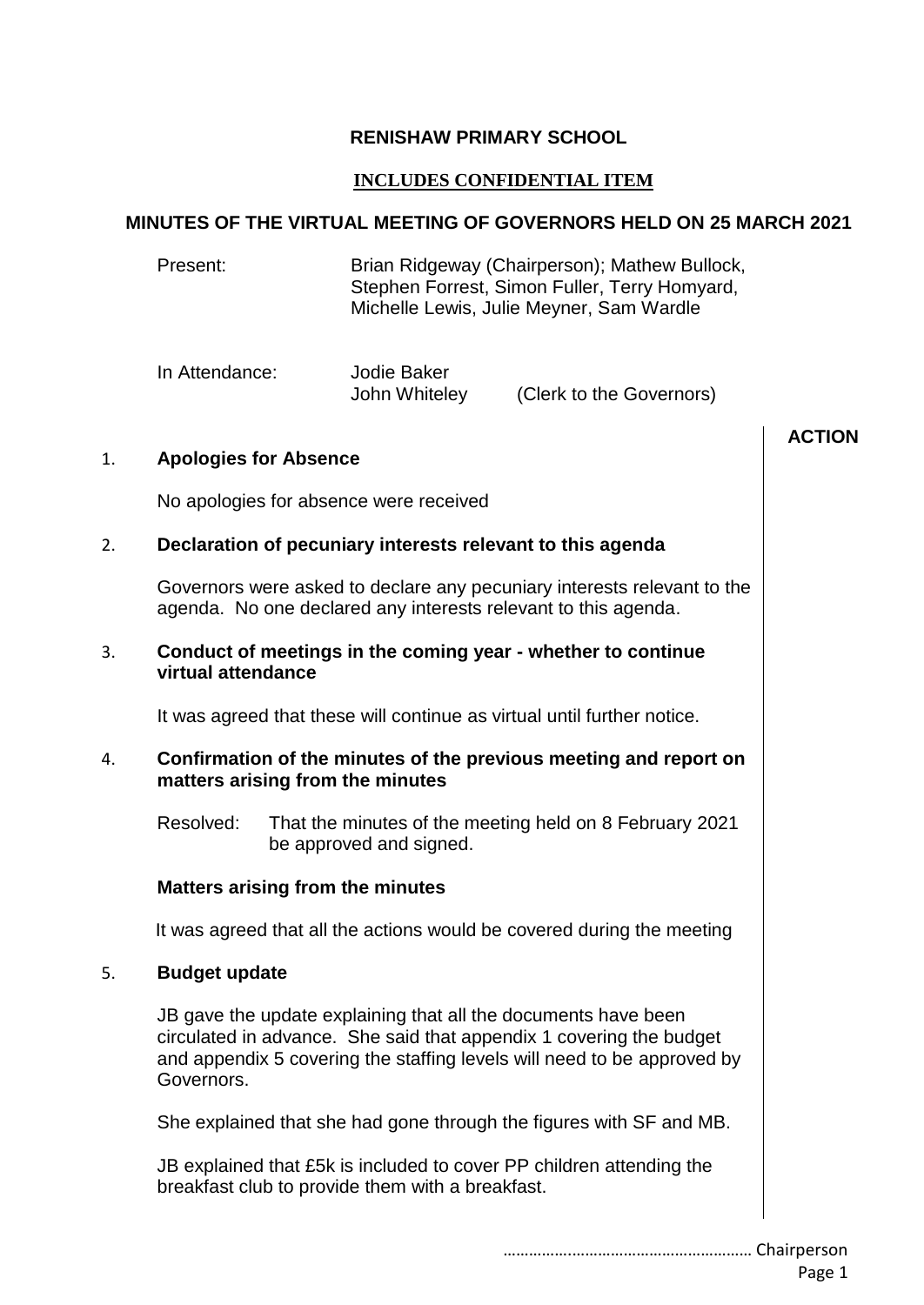There followed a discussion around swimming which it was explained will now take place at Meadowhead using Qualitas as the quote from the original provider had gone up by £2k. SF said that he wanted Governors to approve this change for a 4 month trial.

In answer to a question SF explained that they will provide the transport within the cost so this will not be an issue. Governors questioned if the travel will take time out of the school day. SF said not as it will be worked around what would be PE. SF said that it will start with Y6 and then to Y5.

Governors formally approved the 4 month trial with Qualitas using Meadowhead.

### 5.1 **SEN**

JB said that there are 3 children who attract additional funding and the associated staffing costs are included in the figures.

- 5.2 **Caretaker costs.** JB explained that following advice from HR this will be a 52 week contract for 28.5 hours per week. She also said that the cleaners will TUPE over now that the school has taken over the service from the contractor.
- 5.3 **Catch up funding.** JB explained that £8,121 has been received to date and an extra £5k is expected. She explained that the money will be used for booster sessions. JM asked how boosters will work. SF said that staff will look at the data and decide who needs the support and this includes all children including lower and higher attainers. The money will allow for 2 sessions per week per class and these will be outside normal school time, to ensure they do not impact on the normal school day.

In answer to a question it was explained that the booster sessions will be provided by existing staff.

5.4 **End of year breakdown.** It was explained that this shows the current numbers in school. There will be 30 leaving in September. There are already 19 children in the Nursery which is high for this time of the year and 5 more will join after Easter. JB said that some are only allowed 15 free hours per week so consideration is being given to allow parents to pay for additional hours. Hours will be allocated using a booking system.

SF said that if the space was available interest is so high that extra numbers could be taken in and consideration is being given to opening the toddler group. JB said that some backdated hours owed to the school are to repaid according to Fran

JM asked if the extra children will be in all the time. JB said that they will be spread out over the week as the limit in one session will be 26

# 5.5 **Budget codes sheet**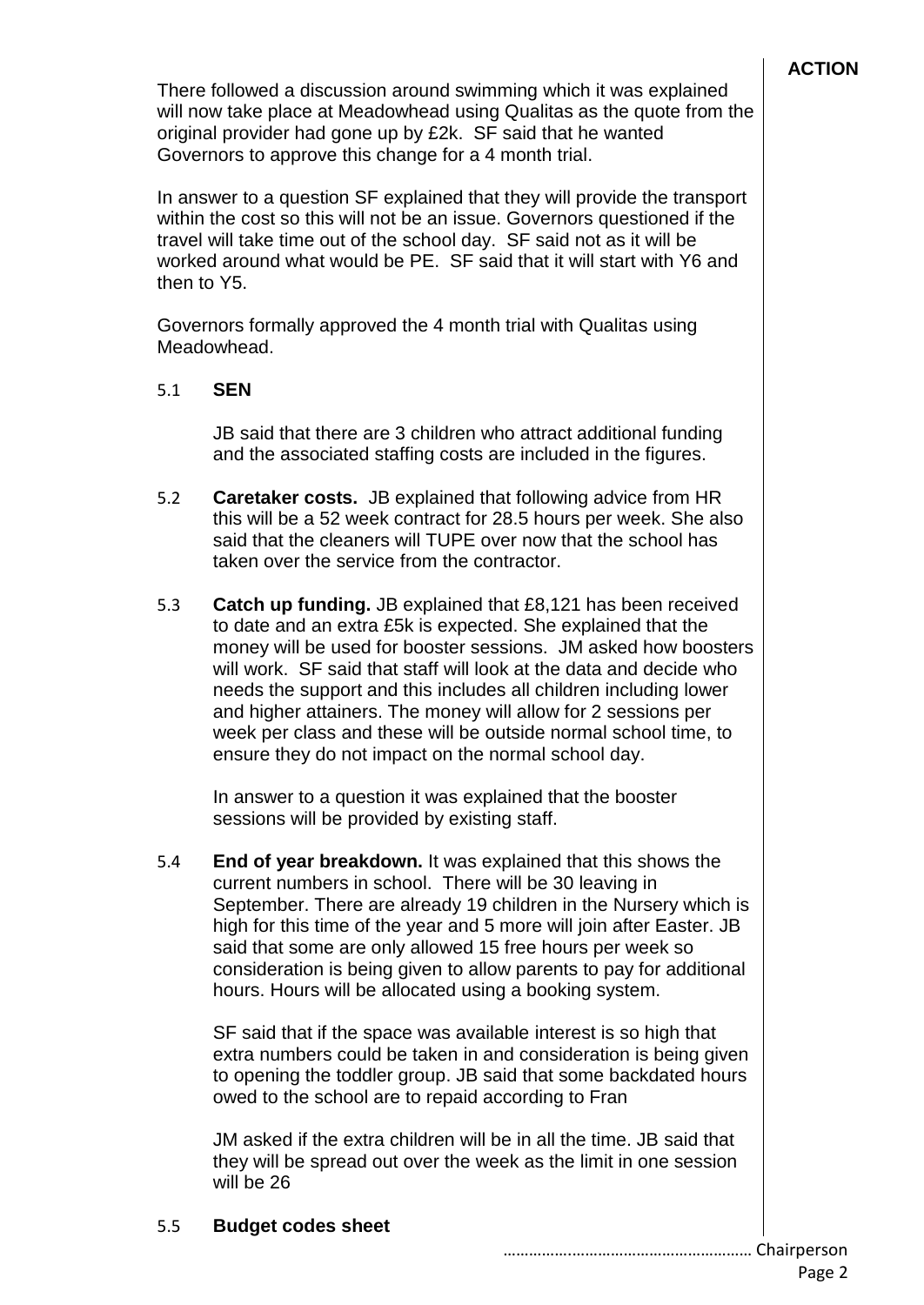### **ACTION**

MB said that he has been through the figures and said that he is happy with the figures but questioned if the £5k cost of cleaning includes equipment. It was noted that when the service is in house the cost may drop so £3.5 k has been included. MB asked if the cost of swimming is included. Following a discussion it was agreed that the swimming cost is not included in appendix 1 so this would need to be added before the document can be signed off. It was explained that the PP numbers in each class are detailed with the higher numbers being in Y4. JB said the PP report is attached and shows there are 55 children which brings in extra funding of £81k. The report shows how the money will be spent. It was agreed that the evidence on how the money is spent and the impact of the actions need to be included so Governors can see that the money has been spent in the right area with the maximum effect. Following a request from Governors it was agreed that the previous PP report could be shared to allow Governors to compare year on year**.** SW said that all children benefit from some of the PP money and asked if this is normal. JB said that it will always be the case that none PP children may benefit from certain initiatives however this is OK if it can be shown that overall it is helping the PP children The Chair asked if the budget is shared with the staff. It was confirmed that it is not. Governors agreed that to share the budget with staff would give them an idea of the issues faced by the school. SH said that he has been considering giving staff their own budgets for certain areas to help them control expenditure 5.6 **Derbyshire bought in services.** It was explained that this is the same as last year apart from cleaning and caretaking as discussed. MB mentioned the cost of the IMP which could cover such things as a replacement boiler. SF said that the value for money for this does depend on what you claim so it is a gamble. 5.7 **Sheffield/Hallam offer.** It was explained that the students working with the school does generate income. SF said that Governors will need to agree how this money is spent. JM said that consideration will need to be given to where this money is needed. SF said that it is his opinion that this should be subject rather than class based. JB said that there had been some discussion about buying additional resource for History and Geography which are short. It was agreed that some subject action plans should be drawn up to help Governors decide on the best use of this funding. SF agreed to produce these for the summer term meeting. SF/JB SF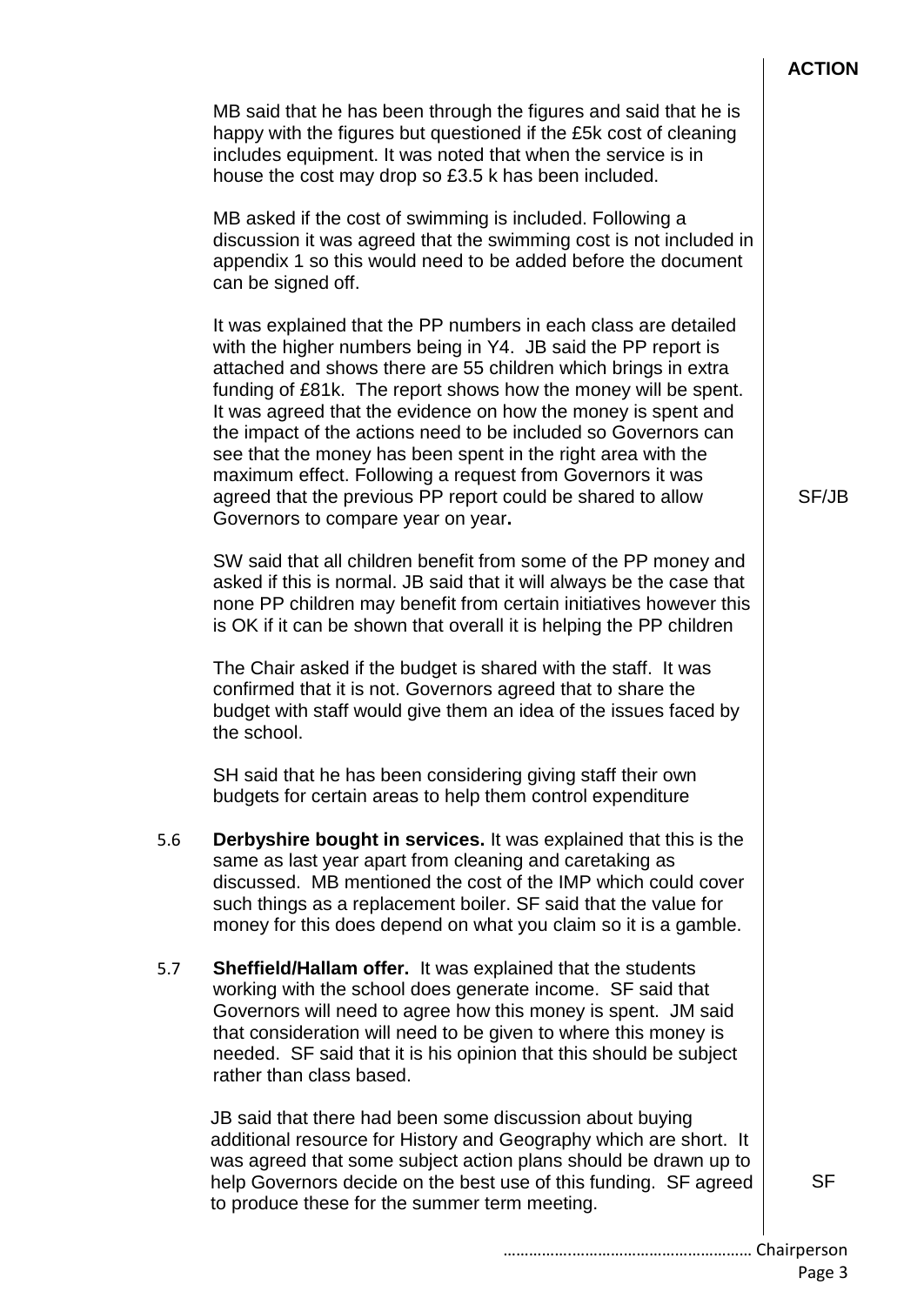# …………….…………………………………… Chairperson Governors agreed that as the swimming costs were missing from annexe 1 they could not sign off the document as tabled as the bottom line will change when these costs are added. Governors agreed that the document will need to be updated before it can be signed so an extra meeting will need to be arranged to sign off the amended document. It was formally agreed that there will be an additional meeting on the 22 April at 5-00 to receive and formally approve appendix 1 and 5. JB agreed to circulate the documents prior to this meeting. 6.1 **Toilets.** It was explained that the Council will pay 45% of this year's amount, so with the amount of money included in the budget both the toilets and the kitchen could be done. 6.2 **Kitchen update.** It was explained that some funding may also be available for the kitchen so as explained both projects may get done. JB explained that the kitchen has been condemned so the Council have agreed to fund the majority of this so it will cost the school around £5k for the new floor which is included in next year's budget. 7.1 **Sports premium** SF explained that because some of the money has not been spent it has been decided that there will be 4 special event days which will benefit all children with each class getting half a day. 7.2 **SEN update** SF said that consideration needs to be given to how more PP and SEN children can be attracted to join the breakfast club. He said that it is £3 to non PP children and free to PP children. He agreed to update Governors on the progress made. He said that consideration needs to be given to explore why more disadvantaged children are not attending the clubs. It is proposed that the breakfast club will run from 7-30- to 8-30.and Numbers will be monitored going forward. JB said that she has been looking at the food costs for the clubs and feels that it will be better to have the food delivered by the same people who deliver the school meals food as this will be the most cost effective. She agreed to keep Governors updated. JM asked if the school qualifies for magic breakfast funding. JB JB JB

# 5.8 **Approval of Annexe 1 and 5**

# 6. **Premises projects**

# 7. **Headteachers report**

**SF**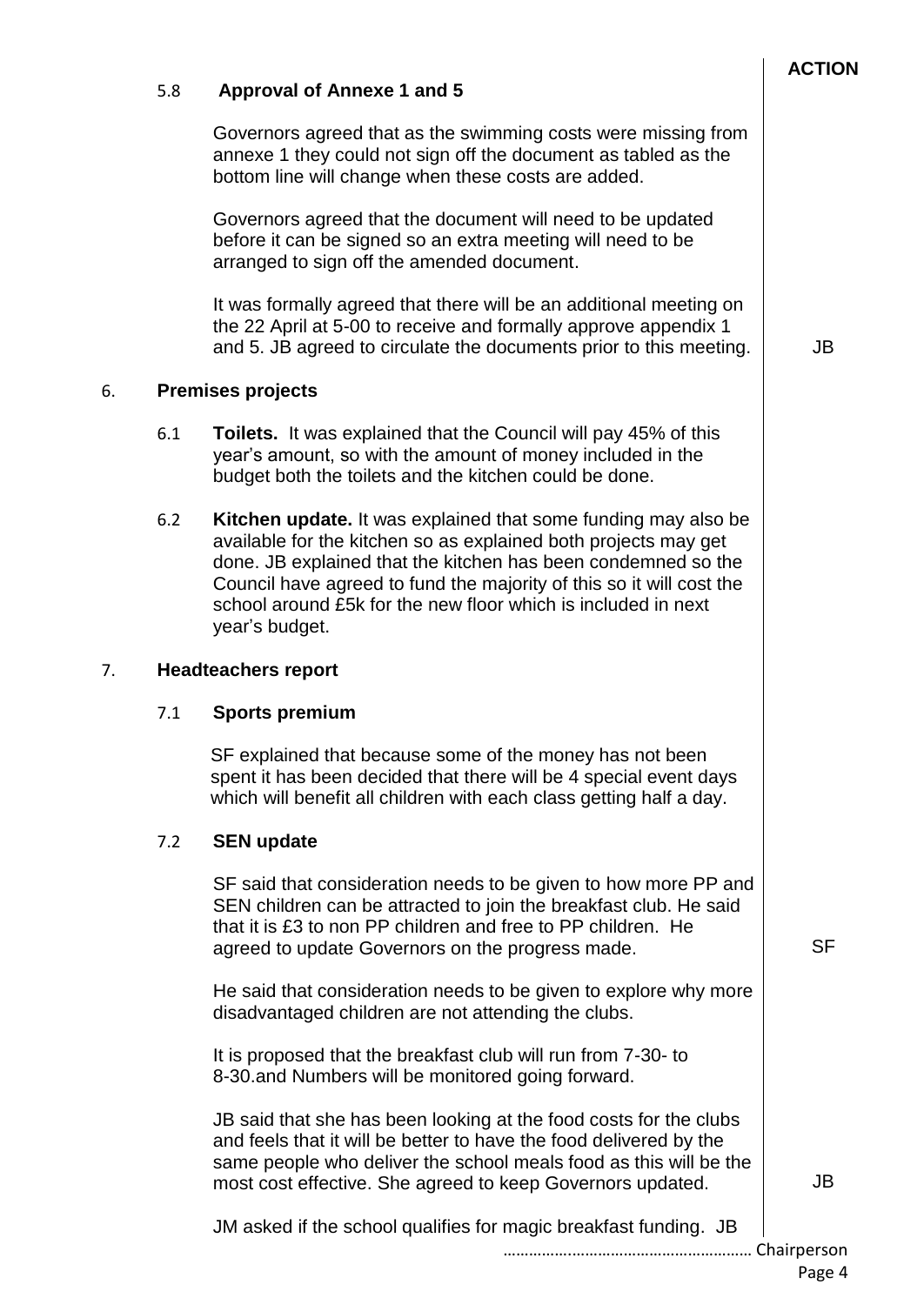…………….…………………………………… Chairperson includes a good selection offered by Qualitas, who as explained will be covering the swimming. 7.3 **SEN/SG/Wellbeing** SF said that all children have been assessed to see how they have been affected. He said that safeguarding issues increased however they are now falling as would be expected. He said that the number of pupils with SEN issues is increasing and that SW is trying to analyse the data that is available. It was explained that the SEN lead has done a good training session with staff. It was agreed that SW will share the information with Governors. 7.4 **Zones of regulation** SW updated Governors on this initiative which encourages children to say where they are mentally and if they are in the wrong zone what they need to do to get back to where they need to be. JM asked how this is shared with the children. SW said that it is up in the classroom so children can tell staff how they are feeling. JM asked if they can give their feedback in confidence if they don't want to speak in front of the other children. SW said that there are cards on the table that they can use. If they find it hard to speak they can just say a colour to say where they are on the chart. SW said that the children have adapted to it well and the staff are finding it a useful tool. ML said that it is good that the children can tell staff how they are feeling so action can be taken before the situation gets worse. JM asked if parents are aware of this. SW said that it has been shared. SW said that parents may be invited in for an update session. She said that staff need to be able to identify any problems. 7.5 **Staff wellbeing** SF said that after Easter there is an emotional and wellbeing speed dating session planned for staff He said that staff will be encouraged to talk to each other and the sessions are being run so that staff can find out how others see SW

With regard to the after school clubs SF said that the plan has been circulated and shows that the after school clubs will reduce from 15 to 10 hours and there will be less of a focus on lunch times. The information also includes workshops on offer which

this again.

JB

Page 5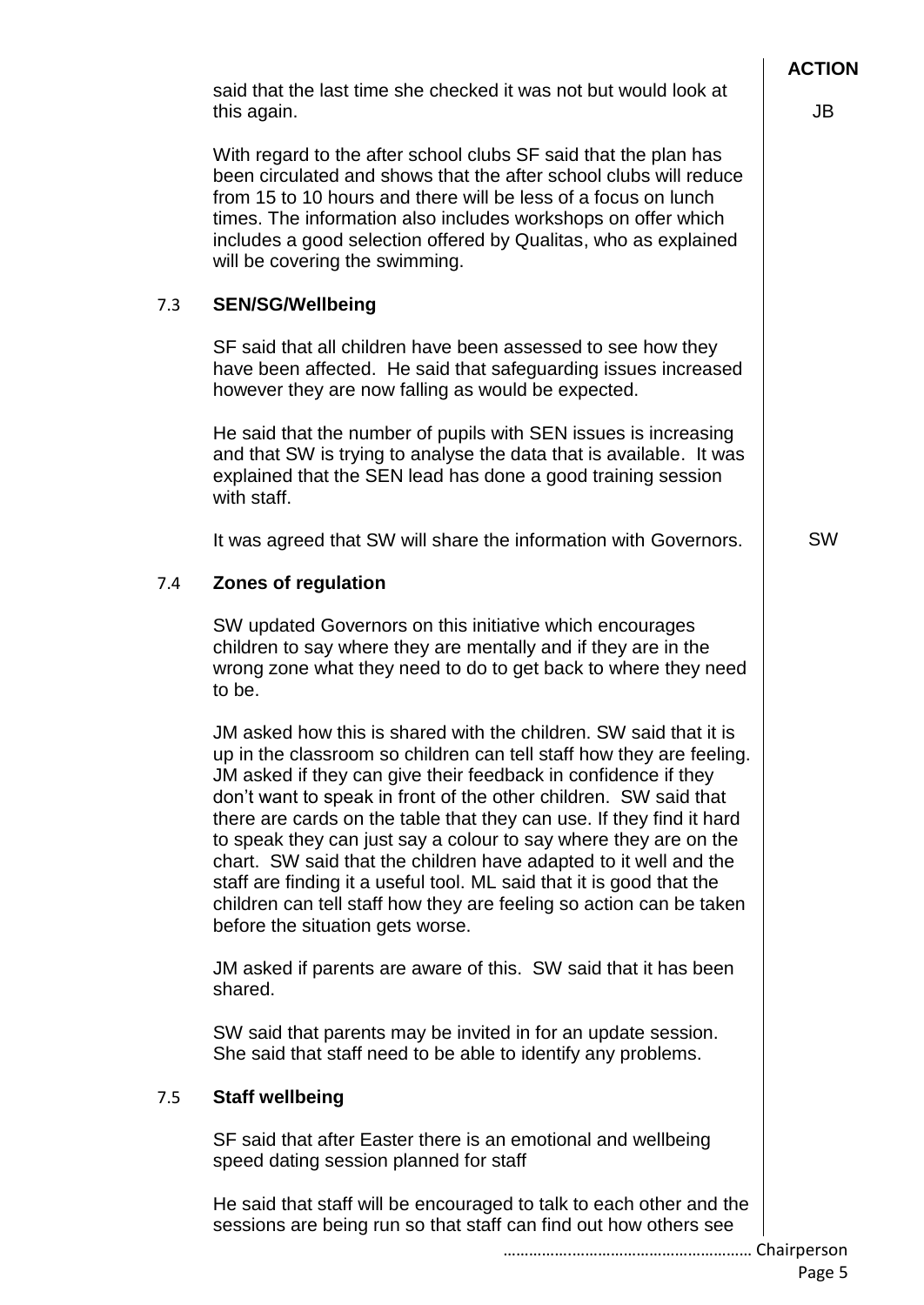## **ACTION**

them to encourage them to talk. He said that the problem is that some staff never get to talk to each other.

SF said that senior staff are aware that the EYFS staff are in another building and in effect cut off from everybody else.

Much that is in place is around perceptions that are not always correct.

Governors acknowledged that things have been difficult and the team needs to be brought together so agreed that this is a good exercise.

A member of staff will be coming in from Eckington to talk to staff about screening which should be a help to staff. SW said they look at dyslexia in a different way so it will be good for staff to see how they approach areas in a different way.

#### 8. **Policies for approval**

It was noted that there are no policies for approval at this time**.**

### 9. **Purchase of equipment**

SF said that he had received 3 quotes for the interactive boards and wanted to recommend the CBC quote. He explained that the cost is included in the budget.

Governors formally approved the purchase of the equipment as detailed and instructed the Headteacher to place the order.

# 10. **Confidential item.**

#### **JB left the meeting.**

SF explained that the proposal is to replace the current office manager role which is grade 7 with a new post of business manager which will be grade 9.

He said that the new post will reflect what the school needs going forward. MB said that he has looked at the options and has agreed that grade 9 is relevant and matches what duties are required to be carried out by the post holder. He said that Governors will need to consider what support this post needs going forward to ensure that JB has the time to carry out the duties of the new post.

In answer to a Governor question it was explained that funding for the grade 9 post is included in the budget, however there is currently no provision for any additional support hours. SF did point out however that if income continues to increase then an additional amount of money could be included.

Governors agreed that the school needs a strategic person in this post which is clearly what is being proposed. Governors also recognised the